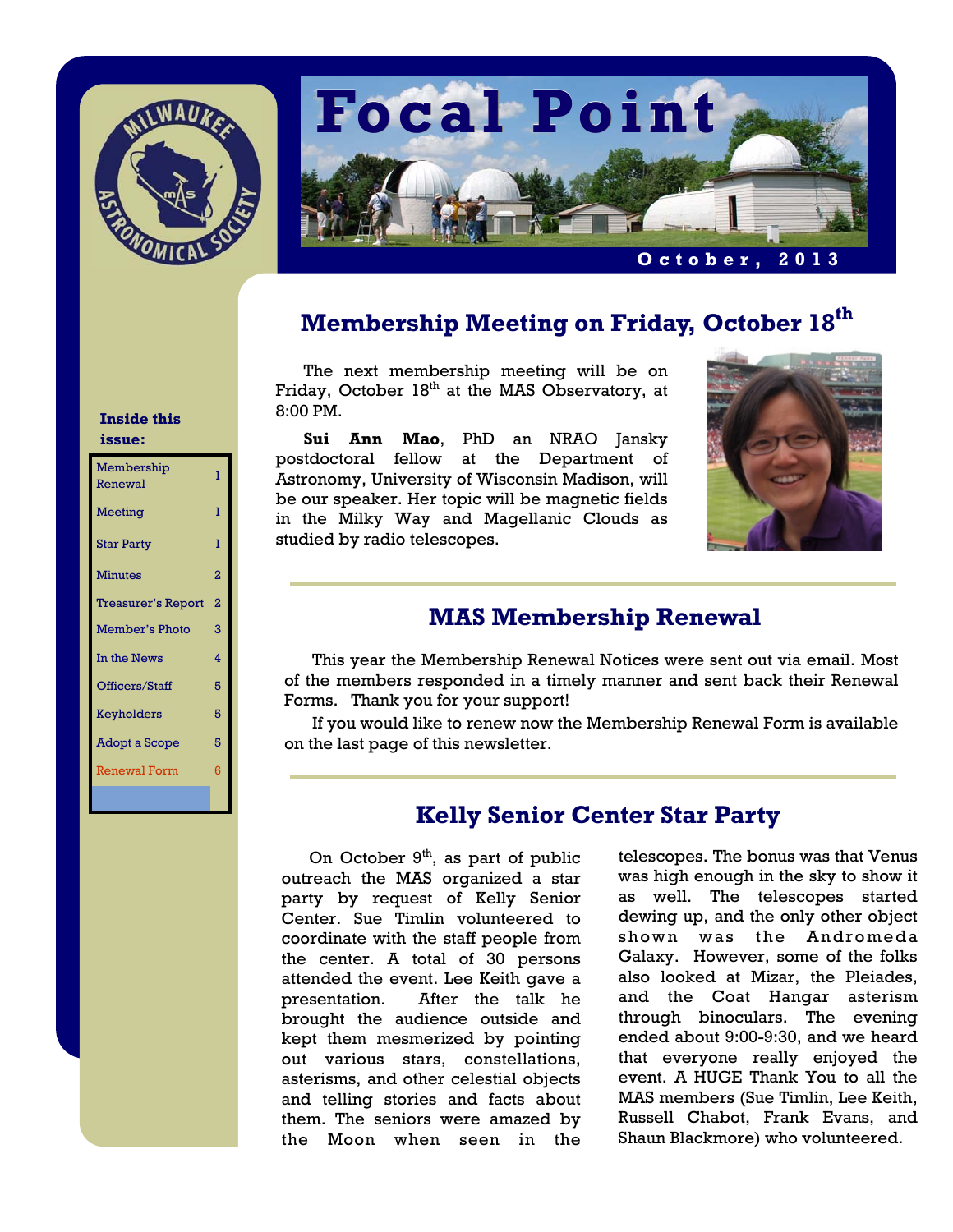#### **Page 2**

## **Treasurer's Report**

The WE Energies bill for the previous month was \$61.55.

 The income from Public Night donations was \$75.00.

 Currently the checking account balance is at \$3991. The Albrecht fund balance 8214.64. The Endowment Found is at \$86303.23.

**Public Nights** 

Respectfully Submitted,

Russell Chabot, Treasurer

| <b>2013 Public Observing Nights</b> |                              |  |
|-------------------------------------|------------------------------|--|
| May 10                              | <b>Inner Planets</b>         |  |
| June 7                              | Our Energetic Sun            |  |
| August 9                            | <b>Meteor Showers</b>        |  |
| September 6                         | Deep Sky Objects             |  |
| September 27                        | <b>Constellation Culture</b> |  |
| October 11                          | The Moon                     |  |

The last two Public Nights of the season were held on September  $27<sup>th</sup>$ and October 11<sup>th</sup>. Sue Timlin and Celeste Keith gave talks about Constellations and The Moon, respectively. Both events resulted in a great turnout. On both nights skies were clear so the guests have a chance to see the Moon and some deep sky objects as well as were given a tour of Z-dome, where they were updated on a status of Z-scope project.

 Thanks to all MAS members who participated and helped organizing the Public Nights.

## **Meeting Minutes**

**Held** on September 20<sup>th</sup> at the MAS Observatory, New Berlin.

The meeting was called to order at 8:00 PM by President, Scott Jamieson.

**Minutes** of the February 15<sup>th</sup> General Meeting, was read and approved.

The **Treasurer's Report** was read by Treasurer, Russell Chabot. Copy attached.

**Observatory Director's Report - was submitted by** Gene Hanson, Observatory Director and read by the President. Soon new keys will be issued as requested. The position of Assistant Observatory Director is open.

**Membership Committee -** four new members were voted in by the Board.

**Old Business** - a dangerous hornet nest was removed. Update on the Z-scope project: the right ascension drive is now able to handle the friction. Next step will be fixing the declination drive.

#### There was no **New Business**

**The Program** Michael Bakich, Senior Editor of the Astronomy Magazine gave a talk about the upcoming comet ISON.



The meeting was adjourned at 9:05 PM

Respectfully Submitted, Agnes Keszler, Secretary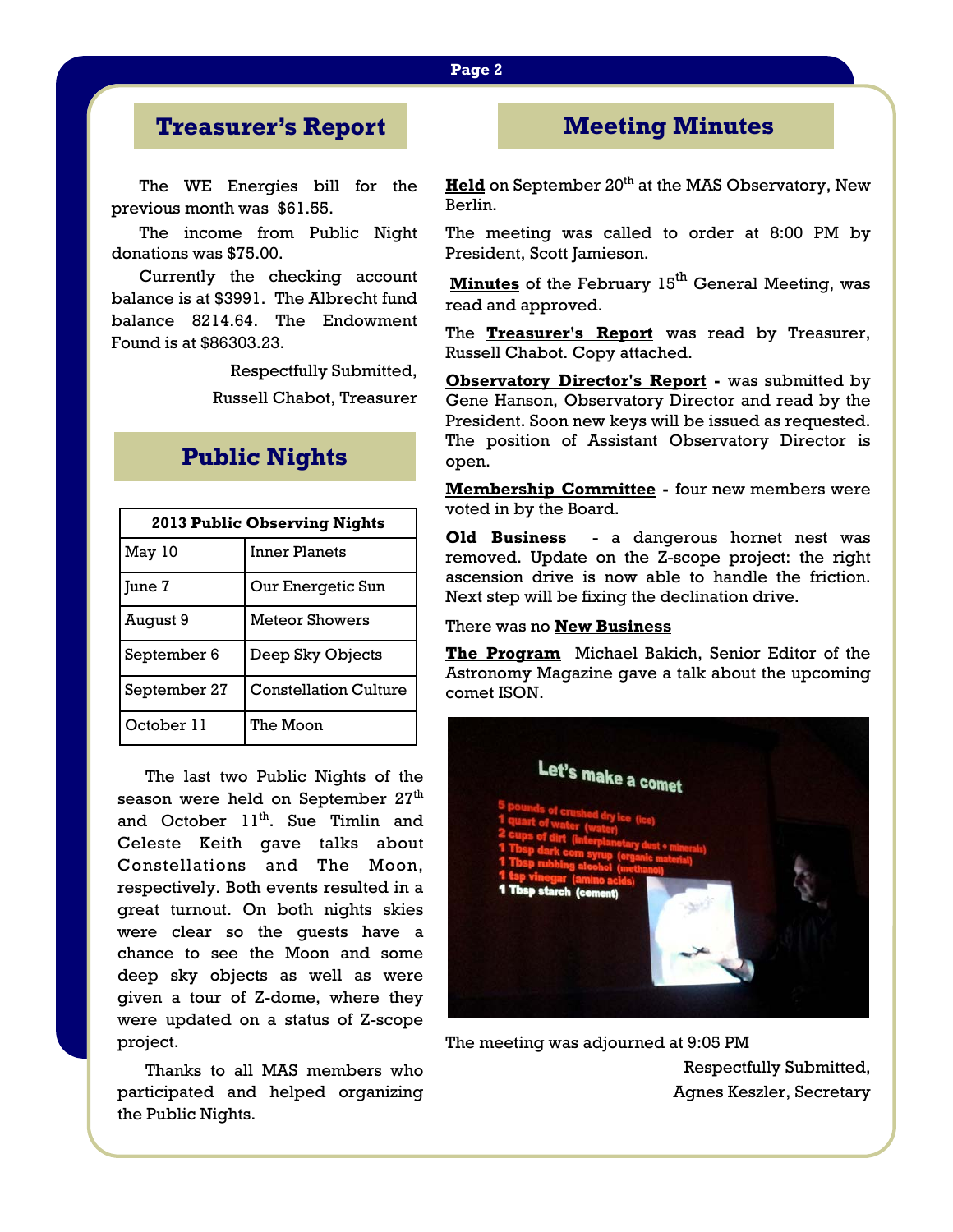# **Member's Astrophoto**

## **My First Astrophoto: Open Cluster M11**



This photo is my first array into the world of astrophotography. I am excited that my first one came out so well! As I am still learning the night sky (and my camera at that). I am surprised that the image stacking was so good to me. I joined MAS because I've always had an interest and amazement of things outside of our world - this club will help me gain a deep knowledge and understanding into our universe. I've had a blast these past weeks learning the telescopes, the night sky, and meeting other members.

 This image of M11 is a stack of 30 second exposures at ISO 800. I used the B-scope with my Sony NEX 5n mirrorless digital camera at prime focus. I staked the frames using Deep Sky Stacker and used Photoshop and Aperture as my editing programs.

by Christopher Guest

#### **Page 3**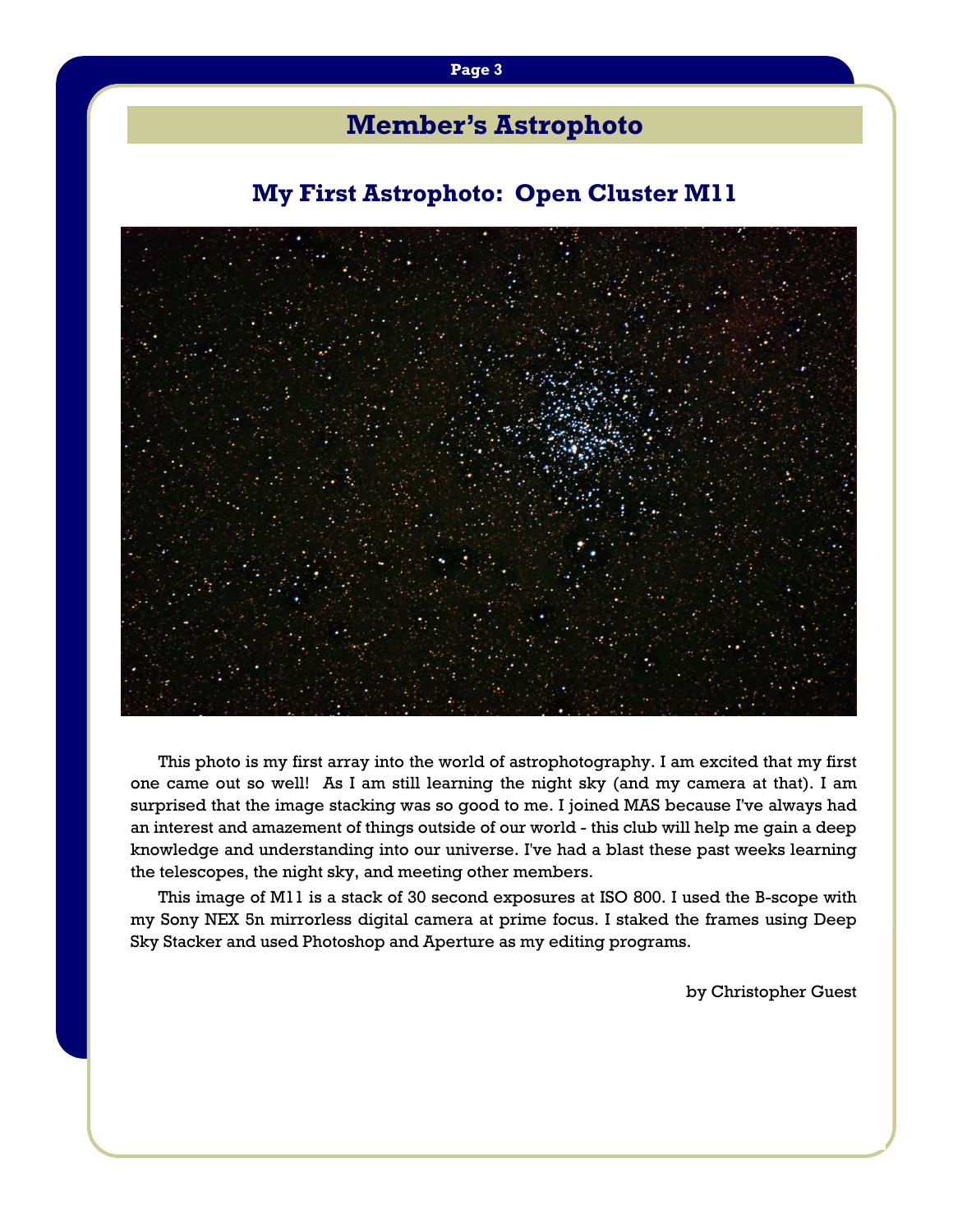# **In the Astronomical News**

## **Amateur Astronomer Captures Amazing Photo of Iconic 'Pillars Of Creation'**

An amateur astronomer has captured an eyecatching view of one of the most famed cosmic sights: the so-called "Pillars of Creation" of the Eagle Nebula.



Terry Hancock took this image of the Pillars Of Creation located within the Eagle Nebula (Messier 16 or NGC 6611) in late August and early September from DownUnder Observatory in Fremont, Mich. He used a QHY9 monochrome CCD camera with Astronomy Technologies Astro-Tech 12" f/8 Ritchey-Chrétien astrograph optics in RGB and H-Alpha. The total exposure time was 5 hours. Credit: Terry Hancock

A strophotgrapher Terry Hancock sent SPACE.com his new view of the iconic "Pillars of Creation" structure, which is located in the Eagle Nebula. It is the same region immortalized by dazzling images from the Hubble Space Telescope.

Located 6,500 light-years away from Earth in the constellation Serpens, the Eagle Nebula (Messier 16 or NGC 6611) is a stellar nursery comprising interstellar gas and dust. Astronomers believe the aptly named columns featured in this image may have been blasted out of existence thousands of years ago.

Astrophotgraphers, stargazers and astronomers will be able to view these celestial pillars for at least another few hundred years because light takes roughly 6,500 years to reach Earth and telescopes today reveal the region as it existed long ago, according to European Space Agency officials.

Hancock took this image in late August and early September from DownUnder Observatory in Fremont, Michigan. He used a QHY9 monochrome CCD camera with Astronomy Technologies Astro-Tech 12" f/8 Ritchey-Chrétien astrograph optics in RGB and H-Alpha. The total exposure time was five hours.

To see more amazing night sky photos submitted by SPACE.com readers, visit our astrophotography archive.

by Nina Sen, SPACE.com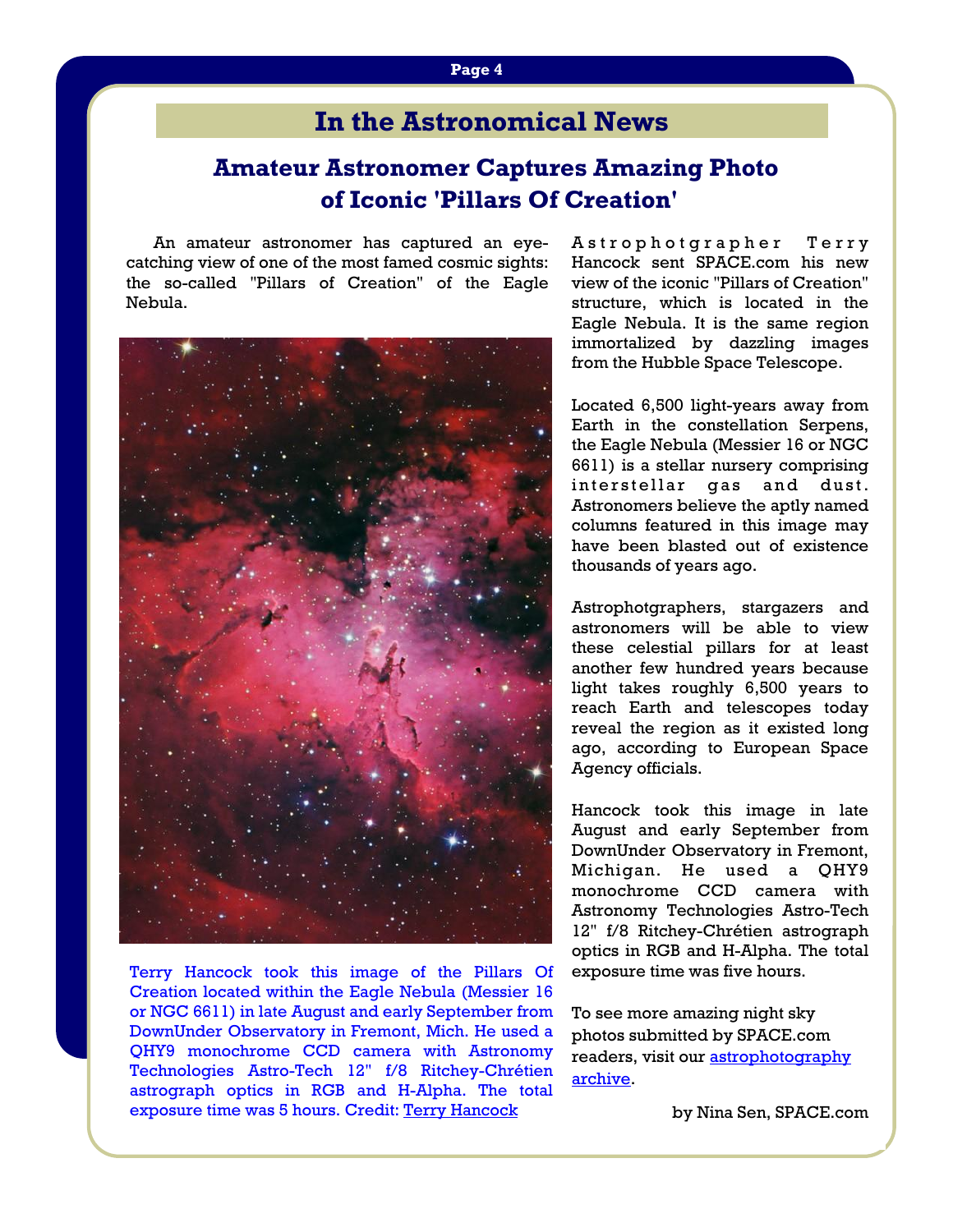### **Page 5**

# **Adopt a Telescope Program - Signup Sheet**

|   | <b>Adoptee</b>         | <b>Scope</b>                  | <b>Location</b>                |
|---|------------------------|-------------------------------|--------------------------------|
|   | <b>Sue Timlin</b>      | $18"$ F/4.5 Obsession         | <b>Wiesen Observatory</b>      |
|   | <b>Neil Simmons</b>    | 12.5" F/7.4 Buckstaff         | <b>B</b> Dome                  |
|   | <b>Russell Chabot</b>  | $ 12.5"$ $F/9$ Halbach        | <b>A Dome (Armfield)</b>       |
|   | <b>Dan Yanko</b>       | $ 18"$ F/4.5 Obsession (Kyle) | <b>Albrecht Observatory</b>    |
| 5 | <b>Tamas Kriska</b>    | $ 25"$ F/15 Zemlock           | <b>Z</b> Dome                  |
| 6 | <b>Henry Gerner</b>    | 12" LX 200                    | <b>Tangney Observatory</b>     |
|   | <b>Jeffrey Fillian</b> | $ 14"$ Z-Two scope            | <b>Ray Zit Observatory</b>     |
|   | <b>Vacant</b>          | 10" LX 200                    | <b>Jim Toeller Observatory</b> |

## **At Your Service**

### **Officers / Staff**

| President                   | Scott Jamieson        | 262-592-3049 |
|-----------------------------|-----------------------|--------------|
| Vice President              | <b>Brian Ganiere</b>  | 414-961-8745 |
| Treasurer                   | Russell Chabot        | 414-881-3822 |
| Secretary                   | Agnes Keszler         | 414-581-7031 |
| <b>Observatory Director</b> | Gene Hanson           | 262-354-0138 |
| Asst. Observatory Director  | Vacant                |              |
| Newsletter Editor           | Tamas Kriska          | 414-581-3623 |
| Webmaster                   | <b>Robert Burgess</b> | 920-559-7472 |

### **Board of Directors**

| <b>Robert Burgess</b> | 920-559-7472 |
|-----------------------|--------------|
| <b>Russell Chabot</b> | 414-881-3822 |
| John Hammetter        | 414-519-1958 |
| Gene Hanson           | 262-354-0138 |
| Lee Keith             | 414-425-2331 |
| Agnes Keszler         | 414-581-7031 |
| Tamas Kriska          | 414-581-3623 |
| Neil Simmons          | 262-889-2039 |
| Michael Smiley        | 262-825-3981 |
| Sue Timlin            | 414-460-4886 |
| Dan Yanko             | 262-255-3482 |
|                       |              |

## **September/October Key Holders**

| 414-881-3822<br>10/19 Russell Chabot |  |
|--------------------------------------|--|
| 10/26 Brian Ganiere<br>414-961-8745  |  |
| 11/2 Henry Gerner<br>414-774-9194    |  |
| Jill Roberts<br>414-587-9422<br>11/9 |  |
| $11/16$ Tim Hoff<br>262-662-2212     |  |
| 11/23 Scott Jamieson<br>262-592-3049 |  |



#### **MAS Observatory**

18850 Observatory Rd New Berlin, WI

**www.milwaukeeastro.org**